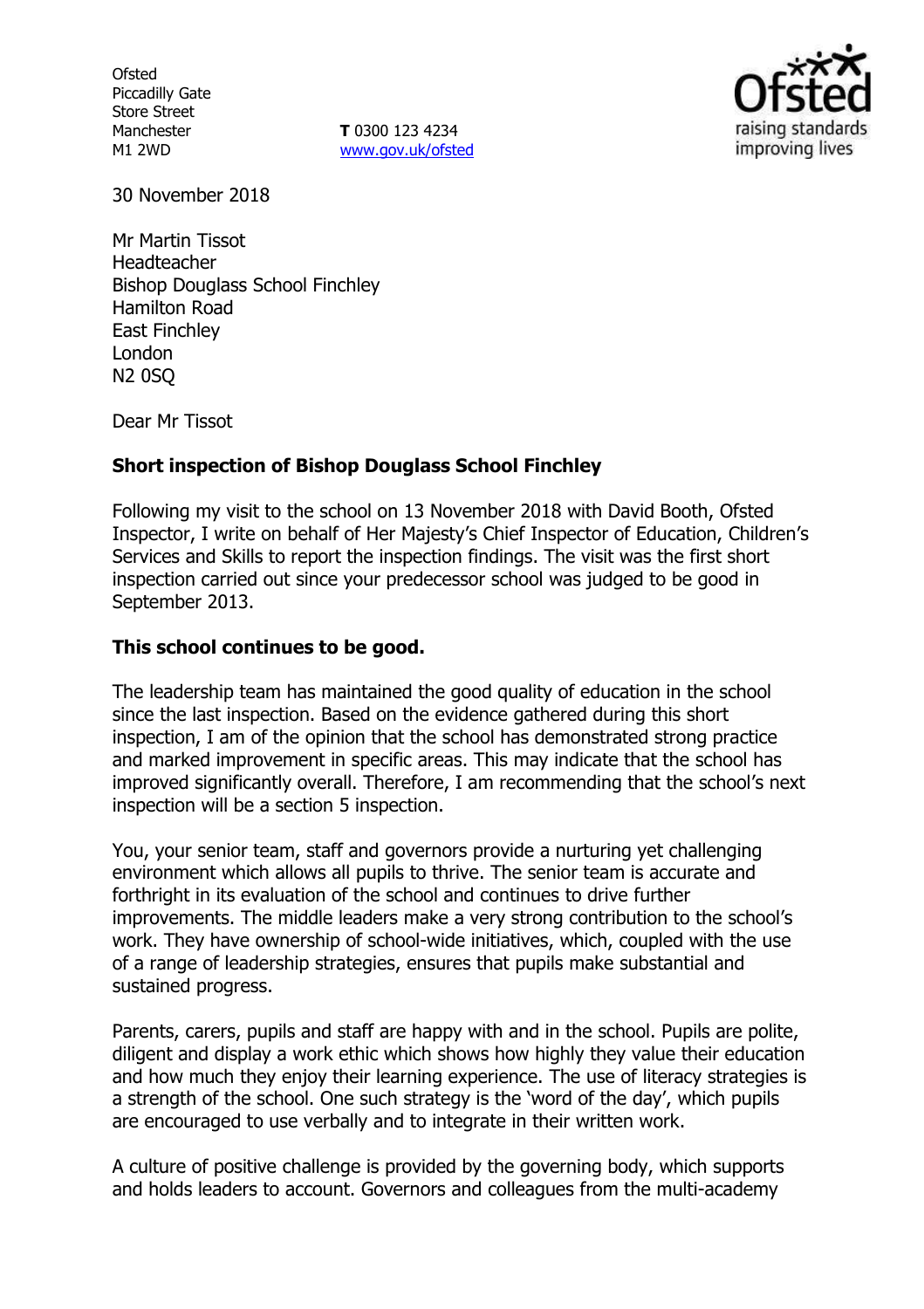

trust have a clear understanding of areas of focus for the school, and they assist the senior team in its drive for improvement.

The inspection report on the predecessor school included the recommendation that leaders develop pupils' independence to enable them to work with enthusiasm and excitement. The school has been extremely successful in this. Pupils are given many opportunities to foster the skills required for them to take control of their own learning. For example, pupils can attend 'evening study' sessions where they can complete their homework, and they are supported by staff only when required.

Additionally, the inspection report asked the school to improve the progress of the most able pupils so that more of them achieved the highest grades. The school has been largely successful in this. Recent GCSE results showed that this group of pupils made more progress than their peers nationally from the same starting points. You have rightly identified the need to further improve outcomes in mathematics for the most able pupils and those eligible for the pupil premium. The plans you have put in place are already making a difference in ensuring that these groups of pupils achieve well in mathematics.

## **Safeguarding is effective.**

The leadership team has ensured that all safeguarding arrangements are fit for purpose. Leaders and governors understand their statutory responsibilities to keep pupils safe, and they see this as a high priority. All the required staff employment checks have been completed. Records show that referrals to external agencies about vulnerable pupils are appropriate, timely and followed up. All staff understand the latest guidance given in 'Keeping children safe in education'.

School leaders conduct an annual survey of pupils on all aspects of their safety and well-being. The results of this are used to plan assemblies and activities for pupils to address their specific areas of need or concern. Staff are aware of safeguarding procedures through effective and regular training. If they have a concern about a pupil, they know the correct action to take.

# **Inspection findings**

- $\blacksquare$  I first explored how the school has achieved such high standards in English and in a range of other subjects, including religious studies, the arts, physical education (PE) and sociology, and what leaders are doing to sustain this. We did this because recent GCSE results showed pupils made far more progress than their peers nationally in these subjects.
- In English, teachers use a range of strategies to inspire and enthuse pupils. Pupils are confident in discussions and routinely give rich and varied answers to demonstrate their breadth of knowledge. An example of the great depth of their understanding of the subject is the way in which they skilfully critique the work of their peers, offering insights which notably enhance the writing they produce.
- We found that the core curriculum is complemented by a broad range of subjects, allowing all pupils to study subjects which they enjoy and value.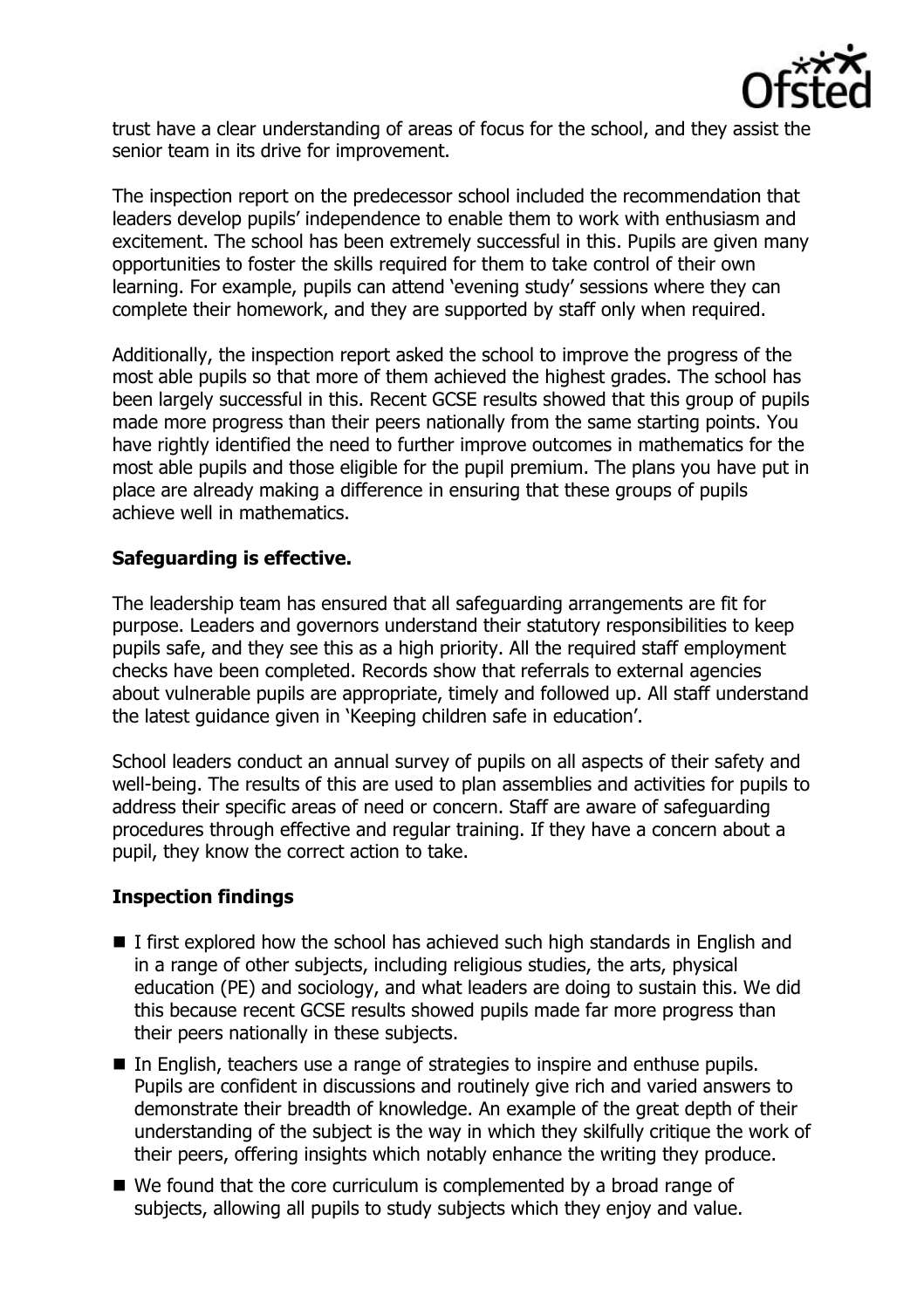

Leaders of religious studies have given careful consideration to teaching methods and the way that pupils' knowledge and skills are built up over time. High-quality teaching and systematic leadership of the arts, PE and sociology mean that pupils make excellent progress. On the occasions when pupils do fall behind, the school's comprehensive programme of interventions supports them to catch up. The strategies employed are embedded in the culture of the school and are clearly sustainable over time. We also explored what the school is doing to raise standards in mathematics, especially for the most able and for those pupils who are eligible for pupil premium. Recent GCSE results showed that the most able did not make as much progress as their peers nationally in mathematics. They also showed that those who are eligible for the pupil premium did not make as much progress from their starting points as other pupils nationally.

- During the inspection, we found that, through your own analysis of test results and lesson monitoring, you and other senior leaders and governors have a good grasp of the issues in mathematics and have an effective strategic plan in place to address them. Initiatives include the use of additional intervention time to support learning in lessons. Mathematics teachers have had support from the trust's leader of mathematics to help them teach higher-level concepts and skills. Pupils' books show that this is already having an impact, and outcomes for the most able are improving quickly.
- In addressing the needs of disadvantaged pupils, leaders' starting point is that there is consistently high-quality teaching of mathematics for all pupils. This is supplemented with careful use of pupil premium funding to support disadvantaged pupils whatever their prior attainment. For example, each disadvantaged pupil in Year 11 has a mathematics mentor to offer bespoke support and supplementary lessons each week. Consequently, the outcomes for disadvantaged pupils in mathematics are improving quickly across all year groups.
- Finally, we considered how the school has reduced the number of fixed-term exclusions and what leaders are doing to sustain this. We did this because the number of fixed-term exclusions issued by the school has reduced significantly since 2014 and is now below national averages.
- Leaders have focused on improving behaviour at the school. The introduction of a new strategy allows any incidents to be dealt with and resolved before they escalate. All staff are empowered by this system and pupils approach either associate staff or teaching staff for support on any issues pertinent to them. Leaders have also launched a 'parent forum', where parents can raise any concerns with a school leader and a resolution is found. Consequently, the number of fixed-term exclusions has continued to fall and remains below national averages.

### **Next steps for the school**

Leaders and those responsible for governance should ensure that: